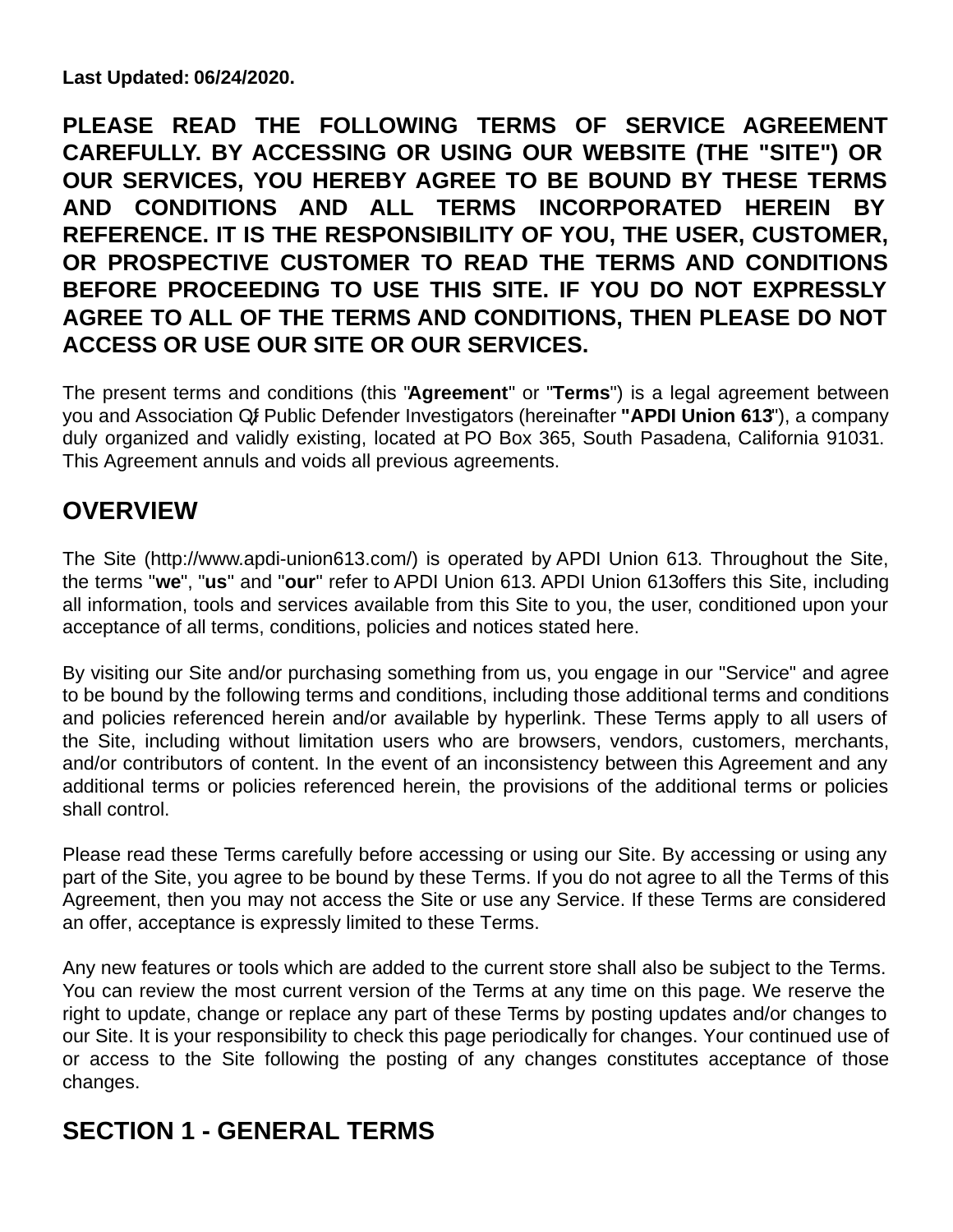By agreeing to these Terms, you represent that you are at least the age of majority in your state or province of residence, or that you are the age of majority in your state or province of residence and you have given us your consent to allow any of your minor dependents to use this Site.

You may not use our products or Site for any illegal or unauthorized purpose nor may you, in the use of our products or Site, violate any laws in your jurisdiction (including but not limited to motor vehicle laws).

You must not transmit any worms or viruses or any code of a destructive nature.

A breach or violation of any of the Terms will result in an immediate termination of your account and right to use our Service.

We have the right, but not the obligation, to take any of the following actions in our sole discretion at any time and for any reason without giving you any prior notice:

- 1. Restrict, suspend or terminate your access to all or any part of our Site;
- 2. Change, suspend or discontinue all or any part of our products or Site;
- 3. Refuse, move, or remove any content that is available on all or any part of our Site;
- 4. Deactivate or delete your accounts;
- 5. Establish general practices and limits concerning use of our Site.

You agree that we will not be liable to you or any third party for taking any of these actions.

You understand and agree that our Site may include communications such as service announcements and administrative or legal notices from us. Please note that you cannot opt out of receiving these notices.

You understand that your content (not including credit card information), may be transferred unencrypted and involve (a) transmissions over various networks; and (b) changes to conform and adapt to technical requirements of connecting networks or devices. Credit card information is always encrypted during transfer over networks.

You agree not to reproduce, duplicate, copy, sell, resell or exploit any portion of the Site, use of the Site, or access to the Site or any contact on the Site, without express written permission by us.

You may not modify, publish, transmit, reverse engineer, participate in the transfer or sale, create derivative works, or in any way exploit any of the content, in whole or in part, found on the Site. APDI Union 613content is not for resale. Use of the Site does not entitle users to make any unauthorized use of any protected content, and in particular you will not delete or alter any proprietary rights or attribution notices in any content. You will use protected content solely for your personal use, and will make no other use of the content without the express written permission of APDI Union 613 and the copyright owner. You agree that you do not acquire any ownership rights in any protected content. We do not grant you any licenses, express or implied, to the intellectual property of APDI Union 613 or our licensors except as expressly authorized by these Terms.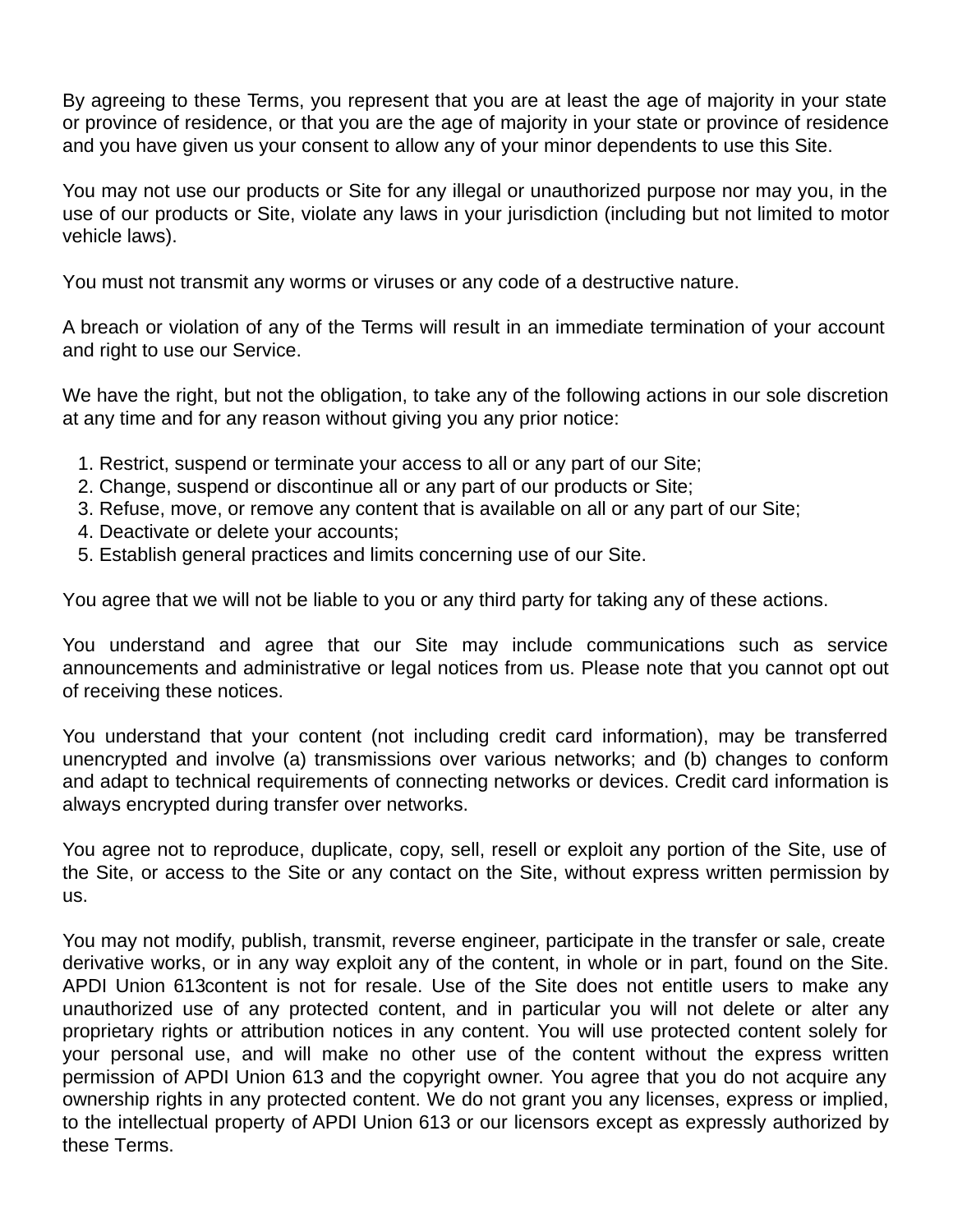# **SECTION 2 - CREATING AN ACCOUNT**

Once you create an account with us, you are registered on the APDI Union 613 Site. The terms "member," "membership," and "account" all refer to this registration as a member on APDI Union 613's Site. If you are merely surfing or browsing through the Site and have not yet created an account, your use of the Site is still subject to this Agreement; if you do not agree to this Agreement, do not use the Site.

When you create an account, you will provide a unique username and email. We will also ask you to create a password. Because any activities that occur under your username or password are your responsibility it is important for you to keep your username and/or password secure. You may not assign or otherwise transfer your account to any other person or entity. You acknowledge that APDI Union 613 is not responsible for third party access to your account that results from theft or misappropriation of your account. Notify us immediately if you believe that someone has used your username, email, or password without your authorization.

Furthermore, the registering party hereby acknowledges, understands and agrees to:

a) furnish factual, correct, current and complete information with regards to yourself as may be requested by the data registration process, and

b) maintain and promptly update your registration and profile information in an effort to maintain accuracy and completeness at all times.

If anyone knowingly provides any information of a false, untrue, inaccurate or incomplete nature, Association Of Public Defender Investigators will have sufficient grounds and rights to suspend or terminate the member in violation of this aspect of the Agreement, and as such refuse any and all current or future use of Association Of Public Defender Investigators Services, or any portion thereof.

#### **SECTION 3 - CONDUCT**

As a user or member of the Site, you herein acknowledge, understand and agree that all information, text, software, data, photographs, music, video, messages, tags or any other content, whether it is publicly or privately posted and/or transmitted, is the expressed sole responsibility of the individual from whom the content originated. In short, this means that you are solely responsible for any and all content posted, uploaded, emailed, transmitted or otherwise made available by way of the APDI Union 613 Services, and as such, we do not guarantee the accuracy, integrity or quality of such content. It is expressly understood that by use of our Services, you may be exposed to content including, but not limited to, any errors or omissions in any content posted, and/or any loss or damage of any kind incurred as a result of the use of any content posted, emailed, transmitted or otherwise made available by APDI Union 613.

Furthermore, you herein agree not to make use of Association Of Public Defender Investigators's Services for the purpose of: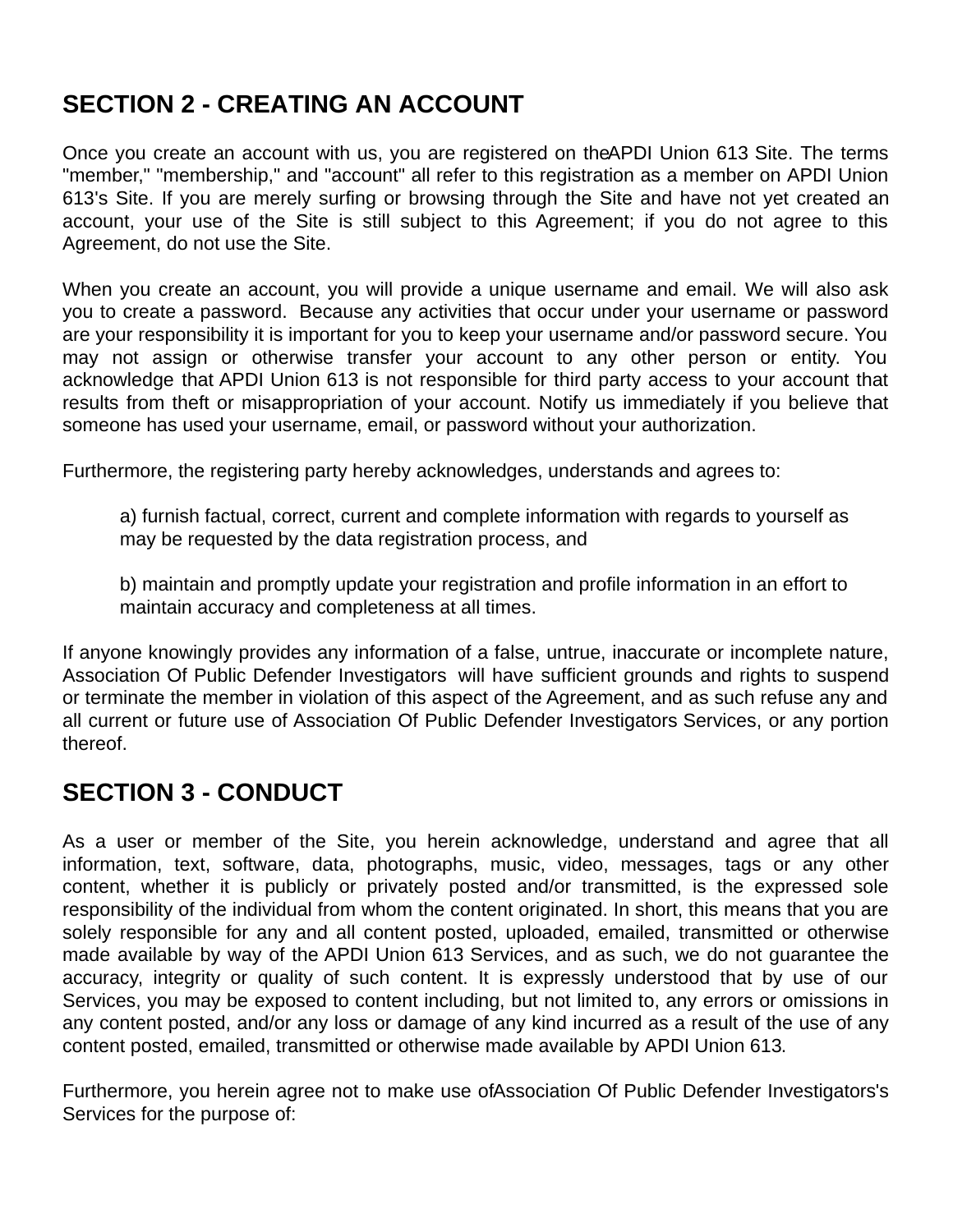a) uploading, posting, emailing, transmitting, or otherwise making available any content that shall be deemed unlawful, harmful, threatening, abusive, harassing, tortious, defamatory, vulgar, obscene, libelous, or invasive of another's privacy or which is hateful, and/or racially, ethnically, or otherwise objectionable;

b) causing harm to minors in any manner whatsoever;

c) impersonating any individual or entity, including, but not limited to, any APDI Union 613 officials, forum leaders, guides or hosts or falsely stating or otherwise misrepresenting any affiliation with an individual or entity;

d) forging captions, headings or titles or otherwise offering any content that you personally have no right to pursuant to any law nor having any contractual or fiduciary relationship with;

e) uploading, posting, emailing, transmitting or otherwise offering any such content that may infringe upon any patent, copyright, trademark, or any other proprietary or intellectual rights of any other party;

f) uploading, posting, emailing, transmitting or otherwise offering any content that you do not personally have any right to offer pursuant to any law or in accordance with any contractual or fiduciary relationship;

g) uploading, posting, emailing, transmitting, or otherwise offering any unsolicited or unauthorized advertising, promotional flyers, "junk mail," "spam," or any other form of solicitation, except in any such areas that may have been designated for such purpose;

h) uploading, posting, emailing, transmitting, or otherwise offering any source that may contain a software virus or other computer code, any files and/or programs which have been designed to interfere, destroy and/or limit the operation of any computer software, hardware, or telecommunication equipment;

i) disrupting the normal flow of communication, or otherwise acting in any manner that would negatively affect other users' ability to participate in any real time interactions;

j) interfering with or disrupting any Association Of Public Defender InvestigatorsServices, servers and/or networks that may be connected or related to our website, including, but not limited to, the use of any device software and/or routine to bypass the robot exclusion headers;

k) intentionally or unintentionally violating any local, state, federal, national or international law, including, but not limited to, rules, guidelines, and/or regulations decreed by the U.S. Securities and Exchange Commission, in addition to any rules of any nation or other securities exchange, that would include without limitation, the New York Stock Exchange, the American Stock Exchange, or the NASDAQ, and any regulations having the force of law;

l) providing informational support or resources, concealing and/or disguising the character,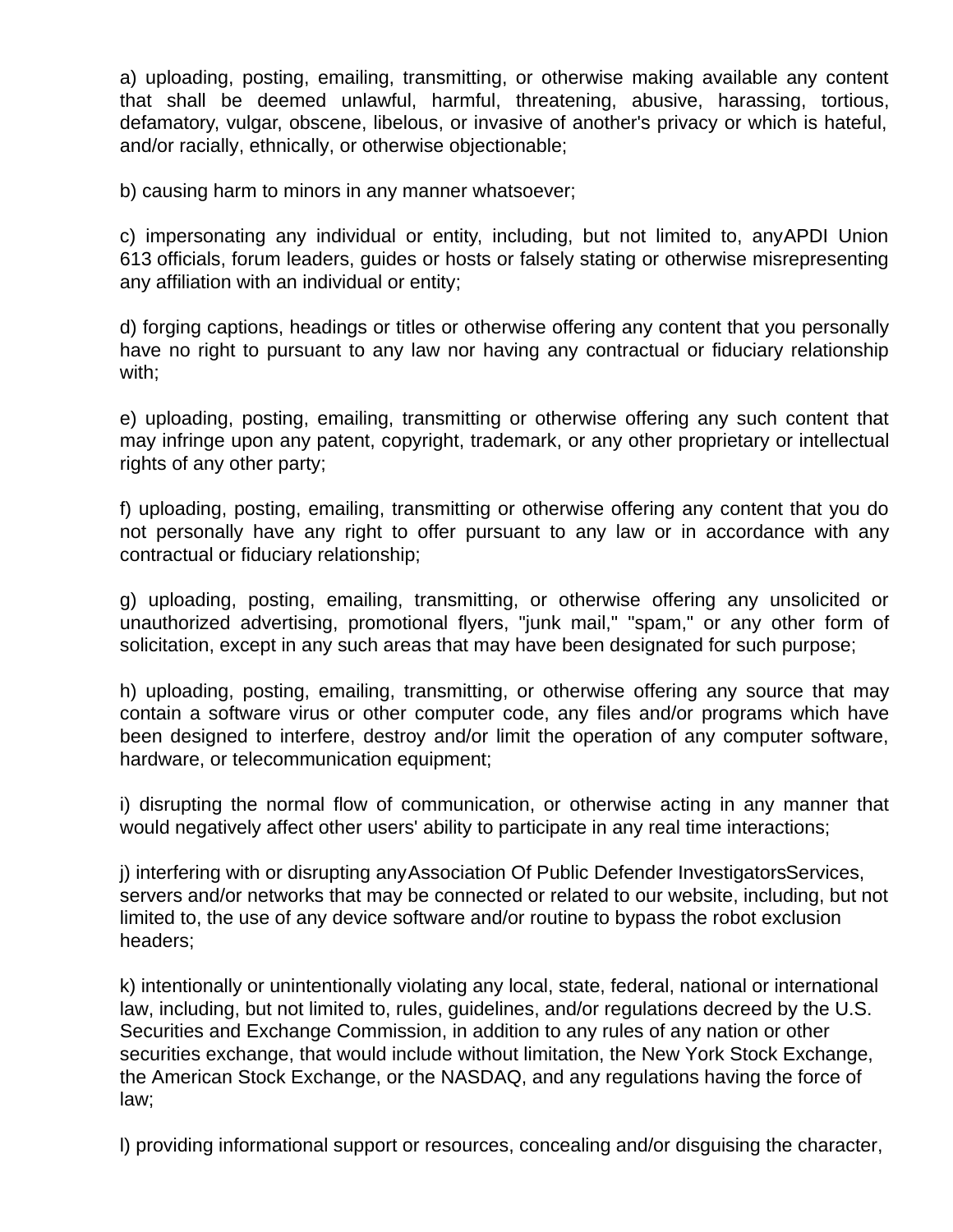location, and or source to any organization delegated by the United States government as a "foreign terrorist organization" in accordance to Section 219 of the Immigration Nationality Act;

m) "stalking" or with the intent to otherwise harass another individual; and/or

n) collecting or storing of any personal data relating to any other member or user in connection with the prohibited conduct and/or activities which have been set forth in the aforementioned paragraphs.

Association Of Public Defender Investigators herein reserves the right to pre-screen, refuse and/or delete any content currently available through our Services. In addition, we reserve the right to remove and/or delete any such content that would violate the Terms or which would otherwise be considered offensive to other visitors, users and/or members.

Association Of Public Defender Investigators herein reserves the right to access, preserve and/or disclose member account information and/or content if it is requested to do so by law or in good faith belief that any such action is deemed reasonably necessary for:

a) compliance with any legal process;

b) enforcement of the Terms;

c) responding to any claim that therein contained content is in violation of the rights of any third party;

d) responding to requests for customer service; or

e) protecting the rights, property or the personal safety of Association Of Public Defender Investigators, its visitors, users and members, including the general public.

Association Of Public Defender Investigators herein reserves the right to include the use of security components that may permit digital information or material to be protected, and that such use of information and/or material is subject to usage guidelines and regulations established by Association Of Public Defender Investigators or any other content providers supplying content services to Association Of Public Defender Investigators. You are hereby prohibited from making any attempt to override or circumvent any of the embedded usage rules in our Services. Furthermore, unauthorized reproduction, publication, distribution, or exhibition of any information or materials supplied by our Services, despite whether done so in whole or in part, is expressly prohibited.

#### **SECTION 4 - GLOBAL USE; EXPORT/IMPORT COMPLIANCE**

Due to the global nature of the internet, through the use of our network you hereby agree to comply with all local rules relating to online conduct and that which is considered acceptable content. Uploading, posting and/or transferring of software, technology and other technical data may be subject to the export and import laws of the United States and possibly other countries. Through the use of our network, you thus agree to comply with all applicable export and import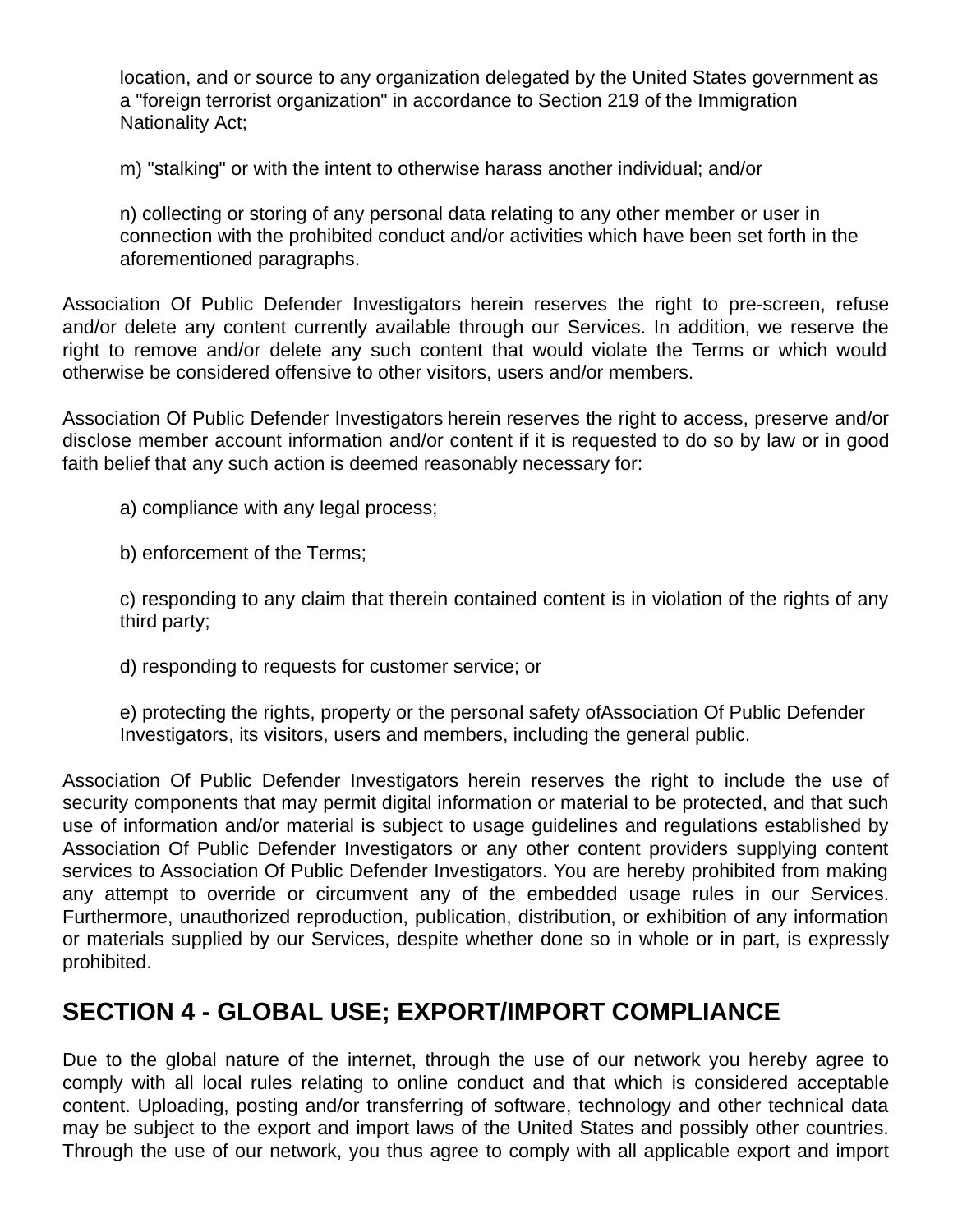laws, statutes and regulations, including, but not limited to, the Export Administration Regulations (http://www.access.gpo.gov/bis/ear/ear\_data.html), as well as the sanctions control program of the United States (http://www.treasury.gov/resourcecenter/sanctions/Programs/Pages/Programs.aspx). Furthermore, you state and pledge that you:

a) are not on the list of prohibited individuals which may be identified on any government export exclusion report (http://www.bis.doc.gov/complianceandenforcement/liststocheck.htm) nor a member of any other government which may be part of an export-prohibited country identified in applicable export and import laws and regulations;

b) agree not to transfer any software, technology or any other technical data through the use of our network Services to any export-prohibited country;

c) agree not to use our website network Services for any military, nuclear, missile, chemical or biological weaponry end uses that would be a violation of the U.S. export laws; and

d) agree not to post, transfer nor upload any software, technology or any other technical data which would be in violation of the U.S. or other applicable export and/or import laws.

#### **SECTION 5 - SUBMITTED CONTENT**

Association Of Public Defender Investigators shall not lay claim to ownership of any content submitted by any visitor, member, or user, nor make such content available for inclusion on our website Services. Therefore, you hereby grant and allow for Association Of Public Defender Investigators the below listed worldwide, royalty-free and non-exclusive licenses, as applicable:

a) The content submitted or made available for inclusion on the publicly accessible areas of Association Of Public Defender Investigators's Sites, the license provided to permit to use, distribute, reproduce, modify, adapt, publicly perform and/or publicly display said Content on our network Services is for the sole purpose of providing and promoting the specific area to which this content was placed and/or made available for viewing. This license shall be available so long as you are a member of Association Of Public Defender Investigators's sites, and shall terminate at such time when you elect to discontinue your membership.

b) Photos, audio, video and/or graphics submitted or made available for inclusion on the publicly accessible areas of Association Of Public Defender Investigators's sites, the license provided to permit to use, distribute, reproduce, modify, adapt, publicly perform and/or publicly display said Content on our network Services are for the sole purpose of providing and promoting the specific area in which this content was placed and/or made available for viewing. This license shall be available so long as you are a member of Association Of Public Defender Investigators's sites and shall terminate at such time when you elect to discontinue your membership.

c) For any other content submitted or made available for inclusion on the publicly accessible areas of Association Of Public Defender Investigators's sites, the continuous,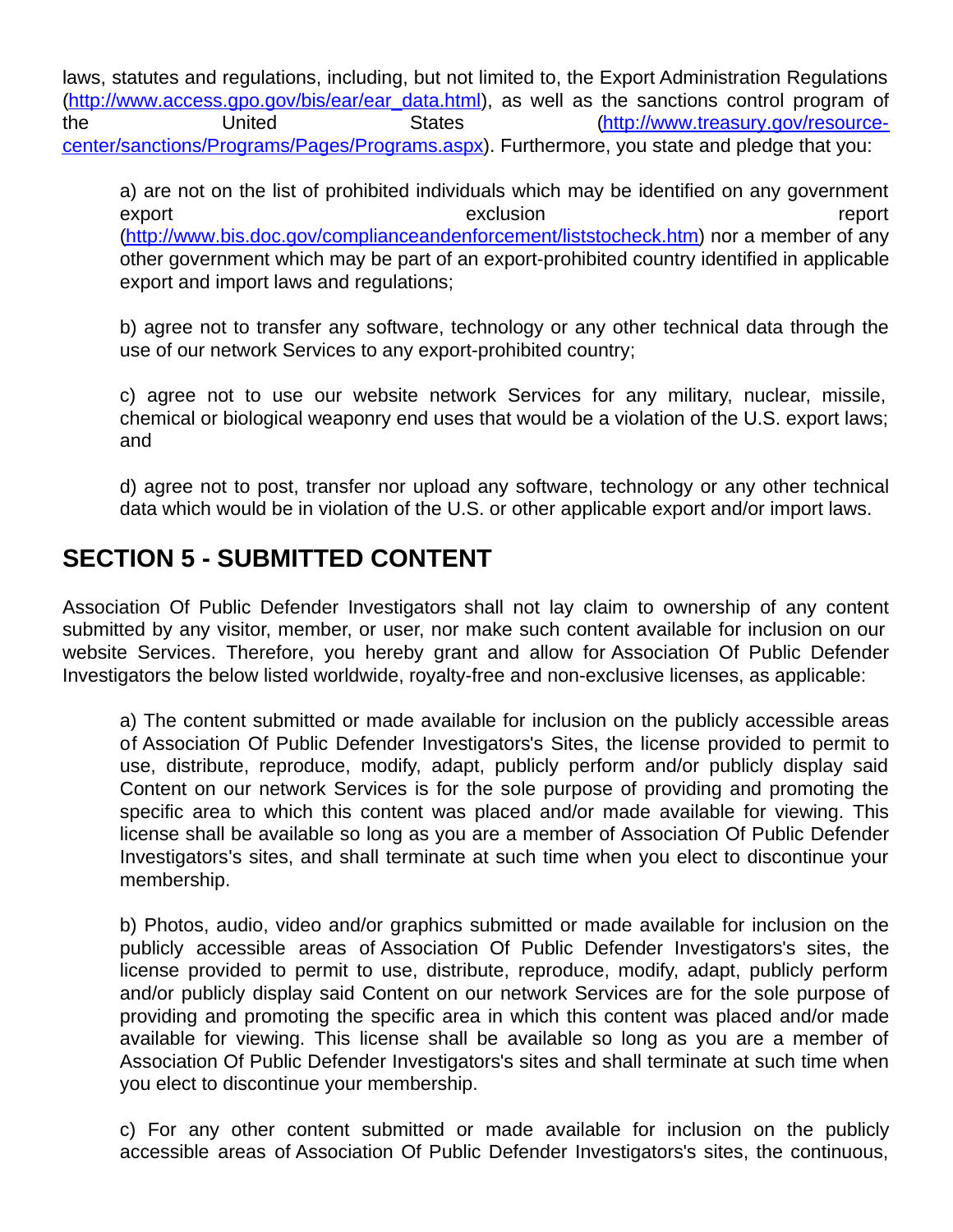binding and completely sub-licensable license which is meant to permit to use, distribute, reproduce, modify, adapt, publish, translate, publicly perform and/or publicly display said content, whether in whole or in part, and the incorporation of any such Content into other works in any arrangement or medium current used or later developed.

Those areas which may be deemed "publicly accessible" areas of Association Of Public Defender Investigators's Sites are those such areas of our network properties which are meant to be available to the general public, and which would include message boards and groups that are openly available to both users and members. However, those areas which are not open to the public, and thus available to members only, would include our mail system and instant messaging.

#### **CONTRIBUTIONS TO COMPANY WEBSITE**

Association Of Public Defender Investigators may provide an area for our user and members to contribute feedback to our website. When you submit ideas, documents, suggestions and/or proposals ("**Contributions**") to our site, you acknowledge and agree that:

a) your contributions do not contain any type of confidential or proprietary information;

b ) APDI Union 613 shall not be liable or under any obligation to ensure or maintain confidentiality, expressed or implied, related to any Contributions;

c) APDI Union 613 shall be entitled to make use of and/or disclose any such Contributions in any such manner as they may see fit;

d) the contributor's Contributions shall automatically become the sole property of APDI Union 613; and

e) APDI Union 613 is under no obligation to either compensate or provide any form of reimbursement in any manner or nature.

#### **SECTION 6 - INDEMNITY**

All users and/or members agree to insure and hold Association Of Public Defender Investigators, our subsidiaries, affiliates, agents, employees, officers, partners and/or licensors blameless or not liable for any claim or demand, which may include, but is not limited to, reasonable attorney fees made by any third party which may arise from any content a member or user of our Site may submit, post, modify, transmit or otherwise make available through our Services, the use of APDI Union 613 Services or your connection with these Services, your violations of the Terms of Service and/or your violation of any such rights of another person.

#### **SECTION 7 - COMMERCIAL REUSE OF SERVICES**

The member or user herein agrees not to replicate, duplicate, copy, trade, sell, resell nor exploit for any commercial reason any part, use of, or access to APDI Union 613's sites.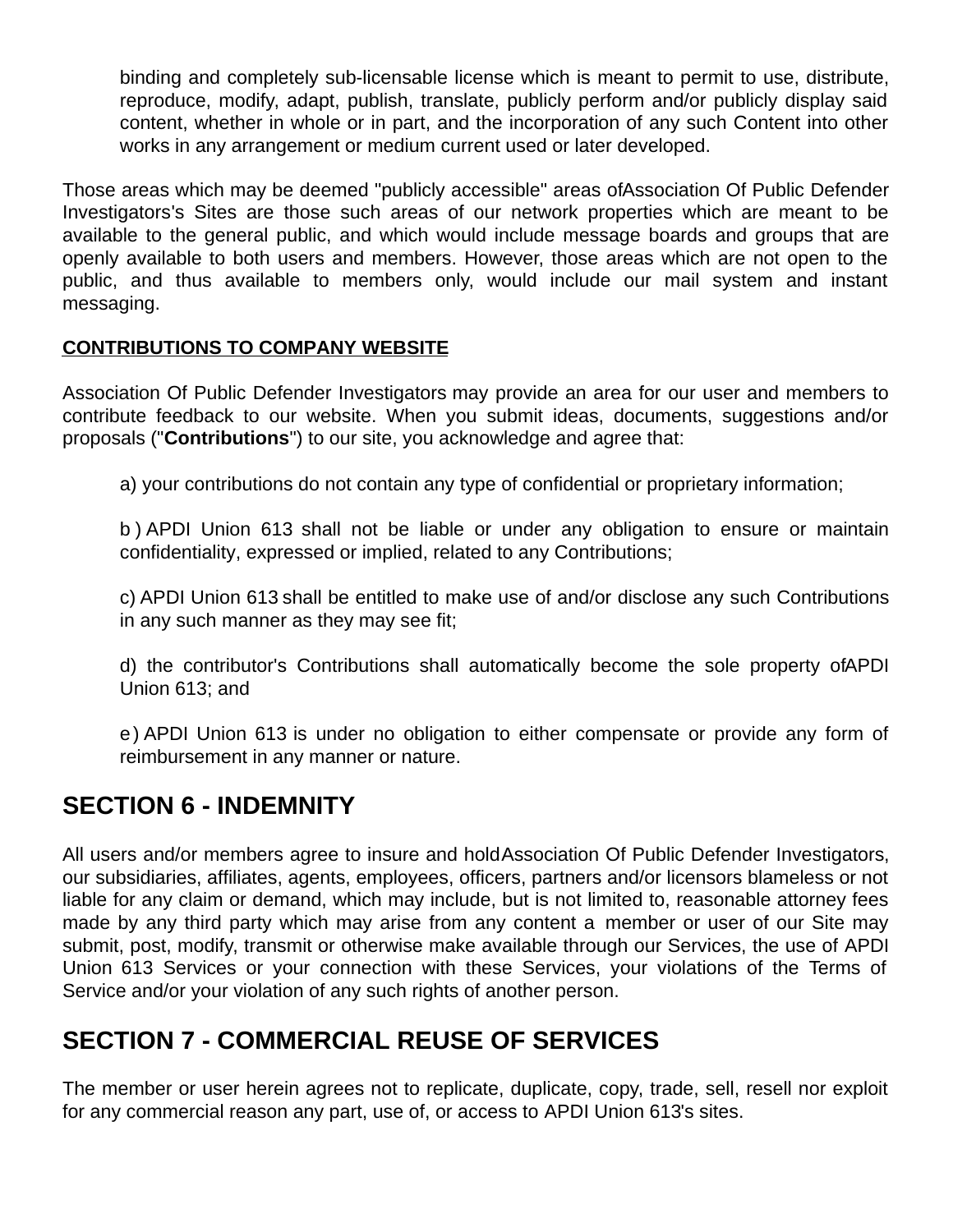# **SECTION 8 - MODIFICATIONS**

Association Of Public Defender Investigatorsreserves the right at any time it may deem fit, to modify, alter and or discontinue, whether temporarily or permanently, our service, or any part thereof, with or without prior notice. In addition, we shall not be held liable to you or to any third party for any such alteration, modification, suspension and/or discontinuance of our Services, or any part thereof.

#### **SECTION 9 - TERMINATION**

As a member of http://www.apdi-union613.com/, you may cancel or terminate your account, associated email address and/or access to our Services by submitting a cancellation or termination request to .

As a member, you agree that Association Of Public Defender Investigators may, without any prior written notice, immediately suspend, terminate, discontinue and/or limit your account, any email associated with your account, and access to any of our Services. The cause for such termination, discontinuance, suspension and/or limitation of access shall include, but is not limited to:

a) any breach or violation of our Terms or any other incorporated agreement, regulation and/or guideline;

b) by way of requests from law enforcement or any other governmental agencies;

c) the discontinuance, alteration and/or material modification to our Services, or any part thereof;

d) unexpected technical or security issues and/or problems;

e) any extended periods of inactivity;

f) any engagement by you in any fraudulent or illegal activities; and/or

g) the nonpayment of any associated fees that may be owed by you in connection with your http://www.apdi-union613.com/ account Services.

Furthermore, you herein agree that any and all terminations, suspensions, discontinuances, and or limitations of access for cause shall be made at our sole discretion and that we shall not be liable to you or any other third party with regards to the termination of your account, associated email address and/or access to any of our Services.

The termination of your account with http://www.apdi-union613.com/ shall include any and/or all of the following:

a) the removal of any access to all or part of the Services offered within http://www.apdiunion613.com/;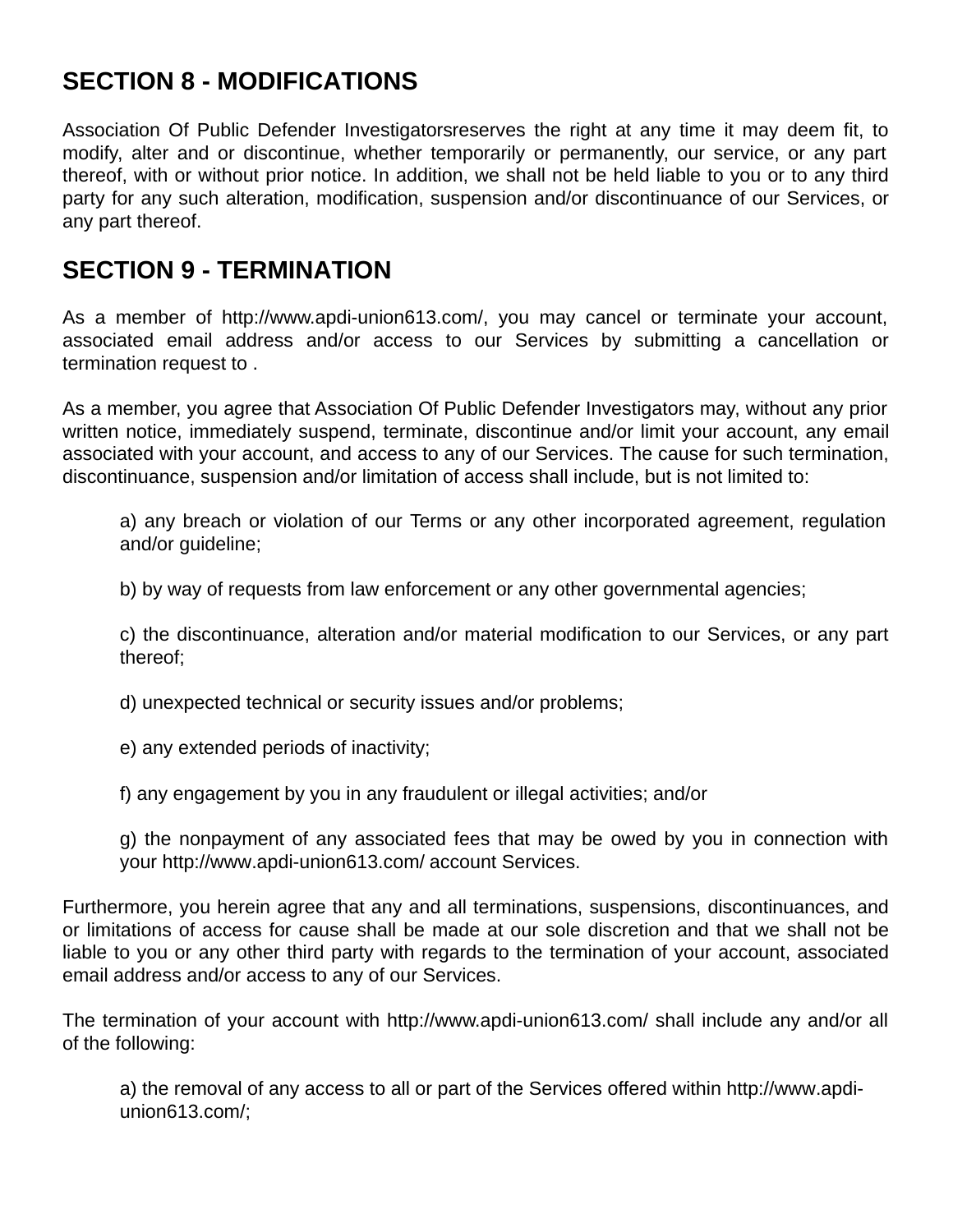b) the deletion of your password and any and all related information, files, and any such content that may be associated with or inside your account, or any part thereof; and

c) the barring of any further use of all or part of our Services.

### **SECTION 10 - LINKS**

Either Association Of Public Defender Investigators or any third parties may provide links to other websites and/or resources. Thus, you acknowledge and agree that we are not responsible for the availability of any such external sites or resources, and as such, we do not endorse nor are we responsible or liable for any content, products, advertising or any other materials, on or available from such third-party sites or resources. Furthermore, you acknowledge and agree that Association Of Public Defender Investigators shall not be responsible or liable, directly or indirectly, for any such damage or loss which may be a result of, caused or allegedly to be caused by or in connection with the use of or the reliance on any such content, goods or Services made available on or through any such site or resource.

#### **SECTION 11 - PROPRIETARY RIGHTS**

You do hereby acknowledge and agree that Association Of Public Defender Investigators's Services and any essential software that may be used in connection with our Services ("Software") shall contain proprietary and confidential material that is protected by applicable intellectual property rights and other laws. Furthermore, you herein acknowledge and agree that any Content which may be contained in any advertisements or information presented by and through our Services or by advertisers is protected by copyrights, trademarks, patents or other proprietary rights and laws. Therefore, except for that which is expressly permitted by applicable law or as authorized by Association Of Public Defender Investigators or such applicable licensor, you agree not to alter, modify, lease, rent, loan, sell, distribute, transmit, broadcast, publicly perform and/or created any plagiaristic works which are based on Association Of Public Defender Investigators Services (e.g. Content or Software), in whole or part.

Association Of Public Defender Investigators hereby grants you a personal, non-transferable and non-exclusive right and/or license to make use of the object code or our Software on a single computer, as long as you do not, and shall not, allow any third party to duplicate, alter, modify, create or plagiarize work from, reverse engineer, reverse assemble or otherwise make an attempt to locate or discern any source code, sell, assign, sublicense, grant a security interest in and/or otherwise transfer any such right in the Software. Furthermore, you do herein agree not to alter or change the Software in any manner, nature or form, and as such, not to use any modified versions of the Software, including and without limitation, for the purpose of obtaining unauthorized access to our Services. Lastly, you also agree not to access or attempt to access our Services through any means other than through the interface which is provided by Association Of Public Defender Investigators for use in accessing our Services.

# **SECTION 12 - WARRANTY DISCLAIMERS**

YOU HEREIN EXPRESSLY ACKNOWLEDGE AND AGREE THAT: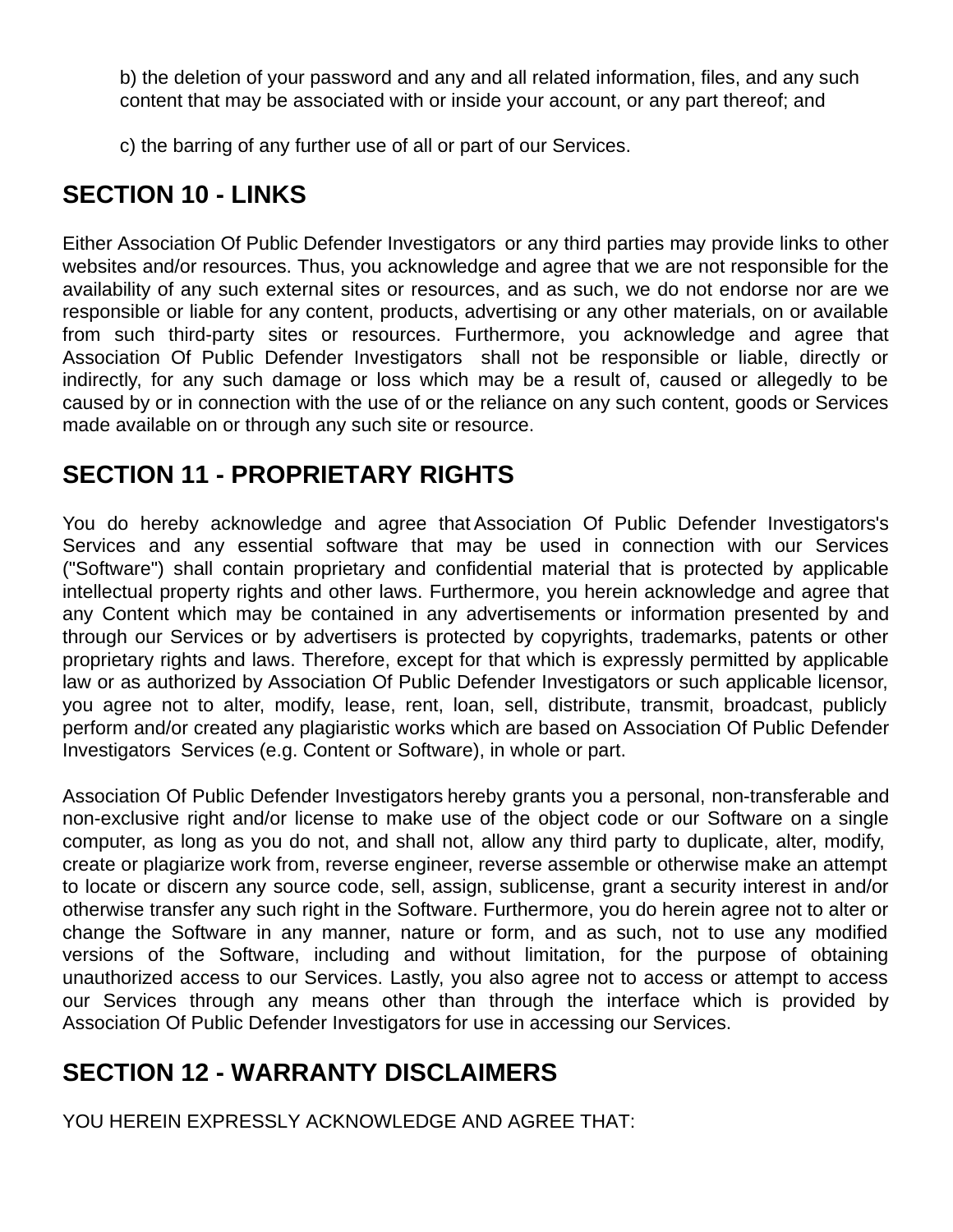a) THE USE OF ASSOCIATION OF PUBLIC DEFENDER INVESTIGATORS SERVICES AND SOFTWARE ARE AT THE SOLE RISK BY YOU. OUR SERVICES AND SOFTWARE SHALL BE PROVIDED ON AN "AS IS" AND/OR "AS AVAILABLE" BASIS. ASSOCIATION OF PUBLIC DEFENDER INVESTIGATORS AND OUR SUBSIDIARIES, AFFILIATES, OFFICERS, EMPLOYEES, AGENTS, PARTNERS AND LICENSORS EXPRESSLY DISCLAIM ANY AND ALL WARRANTIES OF ANY KIND WHETHER EXPRESSED OR IMPLIED, INCLUDING, BUT NOT LIMITED TO ANY IMPLIED WARRANTIES OF TITLE, MERCHANTABILITY, FITNESS FOR A PARTICULAR PURPOSE AND NON-INFRINGEMENT.

b) ASSOCIATION OF PUBLIC DEFENDER INVESTIGATORS AND OUR SUBSIDIARIES, OFFICERS, EMPLOYEES, AGENTS, PARTNERS AND LICENSORS MAKE NO SUCH WARRANTIES THAT (i) ASSOCIATION OF PUBLIC DEFENDER INVESTIGATORS SERVICES OR SOFTWARE WILL MEET YOUR REQUIREMENTS; (ii) ASSOCIATION OF PUBLIC DEFENDER INVESTIGATORS SERVICES OR SOFTWARE SHALL BE UNINTERRUPTED, TIMELY, SECURE OR ERROR-FREE; (iii) THAT SUCH RESULTS WHICH MAY BE OBTAINED FROM THE USE OF THE ASSOCIATION OF PUBLIC DEFENDER INVESTIGATORS SERVICES OR SOFTWARE WILL BE ACCURATE OR RELIABLE; (iv) QUALITY OF ANY PRODUCTS, SERVICES, ANY INFORMATION OR OTHER MATERIAL WHICH MAY BE PURCHASED OR OBTAINED BY YOU THROUGH OUR SERVICES OR SOFTWARE WILL MEET YOUR EXPECTATIONS; AND (v) THAT ANY SUCH ERRORS CONTAINED IN THE SOFTWARE SHALL BE CORRECTED.

c) ANY INFORMATION OR MATERIAL DOWNLOADED OR OTHERWISE OBTAINED BY WAY OF ASSOCIATION OF PUBLIC DEFENDER INVESTIGATORS SERVICES OR SOFTWARE SHALL BE ACCESSED BY YOUR SOLE DISCRETION AND SOLE RISK, AND AS SUCH YOU SHALL BE SOLELY RESPONSIBLE FOR AND HEREBY WAIVE ANY AND ALL CLAIMS AND CAUSES OF ACTION WITH RESPECT TO ANY DAMAGE TO YOUR COMPUTER AND/OR INTERNET ACCESS, DOWNLOADING AND/OR DISPLAYING, OR FOR ANY LOSS OF DATA THAT COULD RESULT FROM THE DOWNLOAD OF ANY SUCH INFORMATION OR MATERIAL.

d) NO ADVICE AND/OR INFORMATION, DESPITE WHETHER WRITTEN OR ORAL, THAT MAY BE OBTAINED BY YOU FROM ASSOCIATION OF PUBLIC DEFENDER INVESTIGATORS OR BY WAY OF OR FROM OUR SERVICES OR SOFTWARE SHALL CREATE ANY WARRANTY NOT EXPRESSLY STATED IN THE TERMS.

e) A SMALL PERCENTAGE OF SOME USERS MAY EXPERIENCE SOME DEGREE OF EPILEPTIC SEIZURE WHEN EXPOSED TO CERTAIN LIGHT PATTERNS OR BACKGROUNDS THAT MAY BE CONTAINED ON A COMPUTER SCREEN OR WHILE USING OUR SERVICES. CERTAIN CONDITIONS MAY INDUCE A PREVIOUSLY UNKNOWN CONDITION OR UNDETECTED EPILEPTIC SYMPTOM IN USERS WHO HAVE SHOWN NO HISTORY OF ANY PRIOR SEIZURE OR EPILEPSY. SHOULD YOU, ANYONE YOU KNOW OR ANYONE IN YOUR FAMILY HAVE AN EPILEPTIC CONDITION, PLEASE CONSULT A PHYSICIAN IF YOU EXPERIENCE ANY OF THE FOLLOWING SYMPTOMS WHILE USING OUR SERVICES: DIZZINESS, ALTERED VISION, EYE OR MUSCLE TWITCHES, LOSS OF AWARENESS, DISORIENTATION,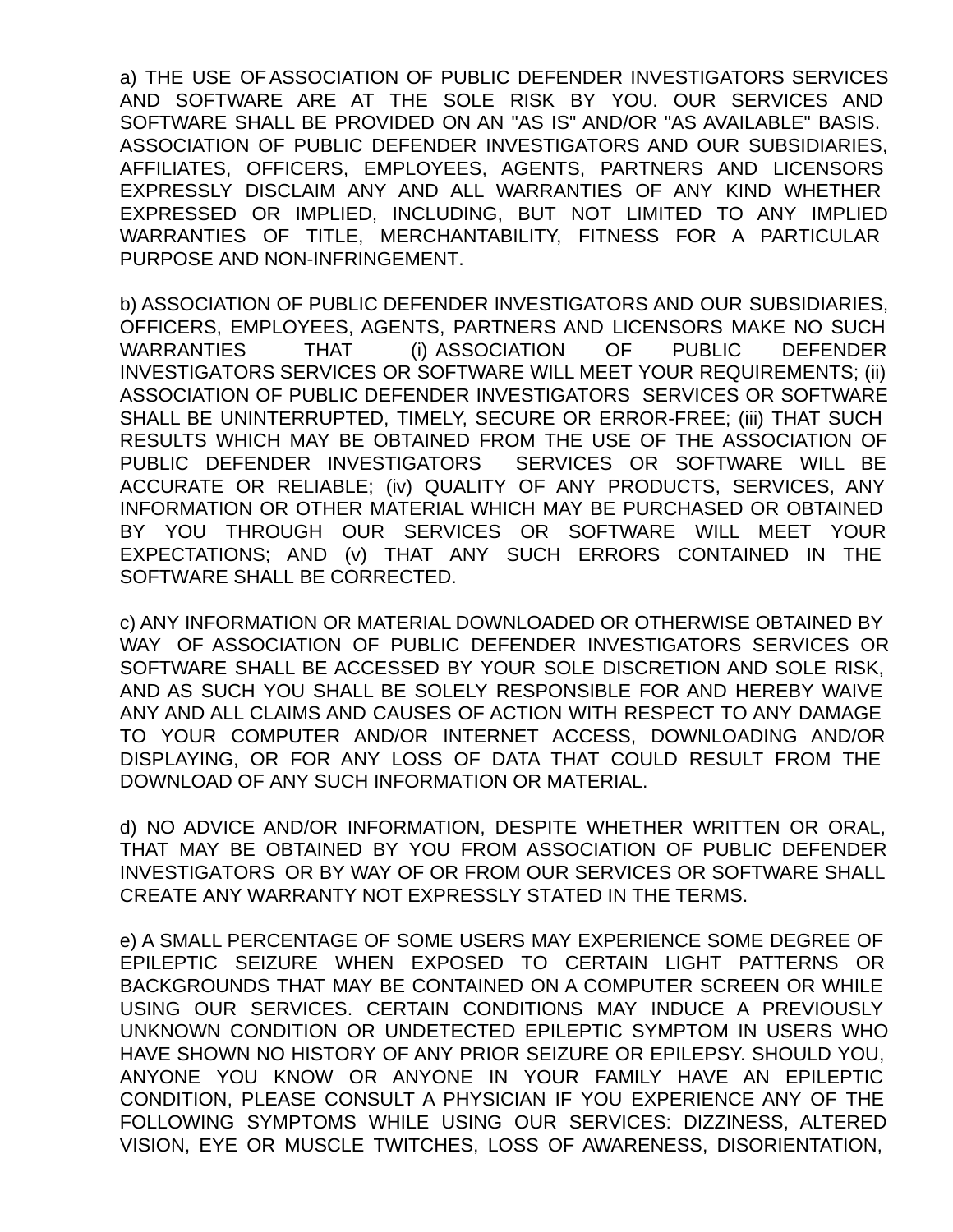ANY INVOLUNTARY MOVEMENT, OR CONVULSIONS.

#### **SECTION 13 - LIMITATION OF LIABILITY**

YOU EXPLICITLY ACKNOWLEDGE, UNDERSTAND AND AGREE THAT ASSOCIATION OF PUBLIC DEFENDER INVESTIGATORS AND OUR SUBSIDIARIES, AFFILIATES, OFFICERS, EMPLOYEES, AGENTS, PARTNERS AND LICENSORS SHALL NOT BE LIABLE TO YOU FOR ANY PUNITIVE, INDIRECT, INCIDENTAL, SPECIAL, CONSEQUENTIAL OR EXEMPLARY DAMAGES, INCLUDING, BUT NOT LIMITED TO, DAMAGES WHICH MAY BE RELATED TO THE LOSS OF ANY PROFITS, GOODWILL, USE, DATA AND/OR OTHER INTANGIBLE LOSSES, EVEN THOUGH WE MAY HAVE BEEN ADVISED OF SUCH POSSIBILITY THAT SAID DAMAGES MAY OCCUR, AND RESULT FROM:

a) THE USE OR INABILITY TO USE OUR SERVICE;

b) THE COST OF PROCURING SUBSTITUTE GOODS AND SERVICES;

c) UNAUTHORIZED ACCESS TO OR THE ALTERATION OF YOUR TRANSMISSIONS AND/OR DATA;

d) STATEMENTS OR CONDUCT OF ANY SUCH THIRD PARTY ON OUR SERVICE;

e) AND ANY OTHER MATTER WHICH MAY BE RELATED TO OUR SERVICE.

### **SECTION 14 - RELEASE**

In the event you have a dispute, you agree to release Association Of Public Defender Investigators(and its officers, directors, employees, agents, parent subsidiaries, affiliates, cobranders, partners and any other third parties) from claims, demands and damages (actual and consequential) of every kind and nature, known and unknown, suspected or unsuspected, disclosed and undisclosed, arising out of or in any way connected to such dispute.

### **SECTION 15 - NOTICE**

Association Of Public Defender Investigators may furnish you with notices, including those with regards to any changes to the Terms, including but not limited to email, regular mail, MMS or SMS, text messaging, postings on our website Services, or other reasonable means currently known or any which may be herein after developed. Any such notices may not be received if you violate any aspects of the Terms by accessing our Services in an unauthorized manner. Your acceptance of this Agreement constitutes your agreement that you are deemed to have received any and all notices that would have been delivered had you accessed our Services in an authorized manner.

### **SECTION 16 - INTELLECTUAL PROPERTY RIGHTS**

You herein acknowledge, understand and agree that all of the Association Of Public Defender Investigatorstrademarks, copyright, trade name, service marks, and otherAssociation Of Public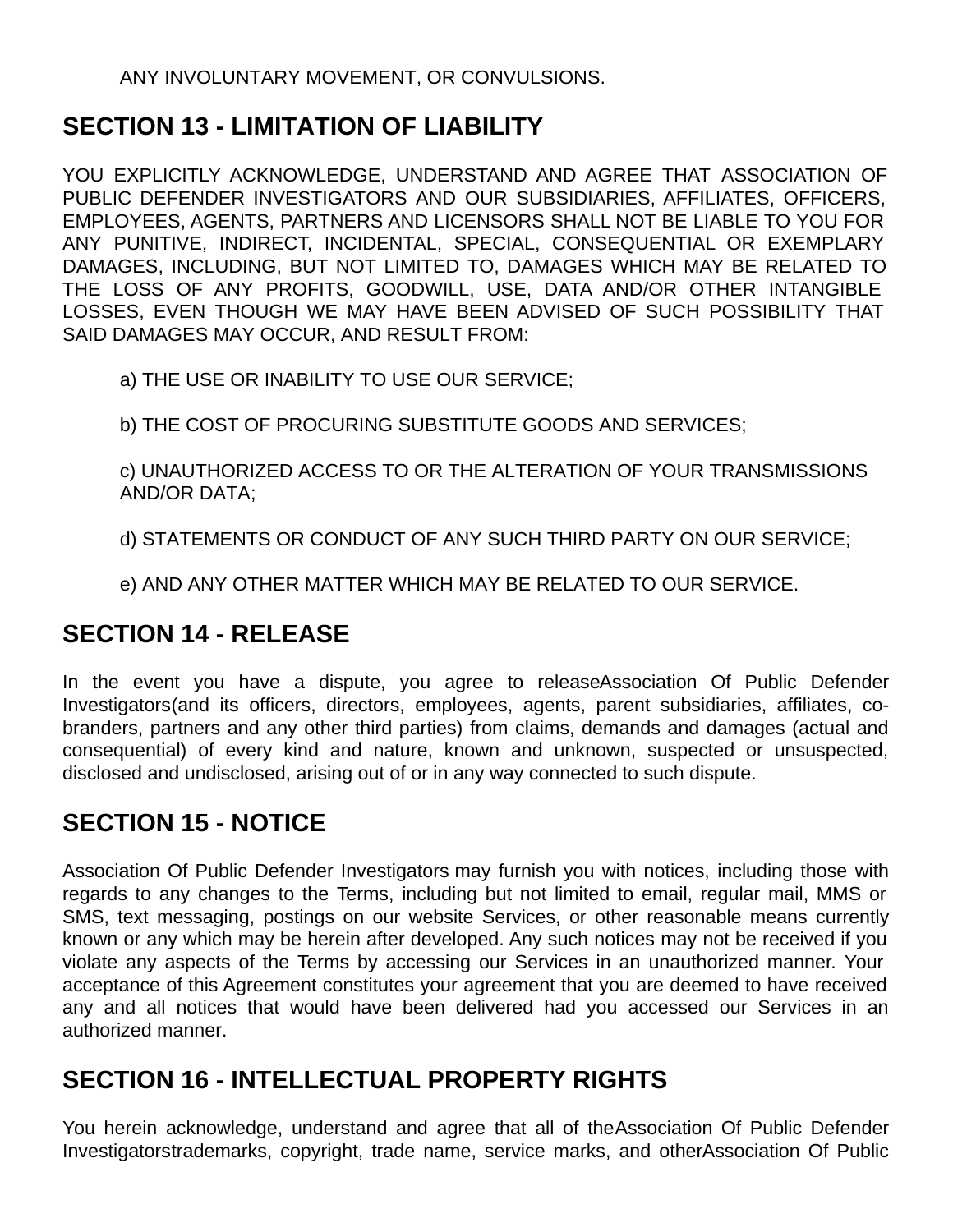Defender Investigatorslogos and any brand features, and/or product and service names are trademarks and as such, are and shall remain the property of Association Of Public Defender Investigators. You herein agree not to display and/or use in any manner the Association Of Public Defender Investigatorslogo or marks without obtaining Association Of Public Defender Investigators's prior written consent.

Association Of Public Defender Investigators will always respect the intellectual property of others, and we ask that all of our users do the same. With regards to appropriate circumstances and at its sole discretion, Association Of Public Defender Investigators may disable and/or terminate the accounts of any user who violates our Terms and/or infringes the rights of others. If you feel that your work has been duplicated in such a way that would constitute copyright infringement, or if you believe your intellectual property rights have been otherwise violated, you should provide to us the following information:

a) The electronic or the physical signature of the individual that is authorized on behalf of the owner of the copyright or other intellectual property interest;

b) A description of the copyrighted work or other intellectual property that you believe has been infringed upon;

c) A description of the location of the site which you allege has been infringing upon your work;

d) Your physical address, telephone number, and email address;

e) A statement, in which you state that the alleged and disputed use of your work is not authorized by the copyright owner, its agents or the law;

f) And finally, a statement, made under penalty of perjury, that the aforementioned information in your notice is truthful and accurate, and that you are the copyright or intellectual property owner, representative or agent authorized to act on the copyright or intellectual property owner's behalf.

The Association Of Public Defender Investigators agent for notice of claims of copyright or other intellectual property infringement can be contacted as follows:

Mailing Address: Association Of Public Defender Investigators Attn: Copyright Agent PO Box 365 South Pasadena, California 91031

Telephone: 626-788-1655 Email: apdiunion613@gmail.com

#### **SECTION 17 - ENTIRE AGREEMENT**

This Agreement constitutes the entire agreement between you and Association Of Public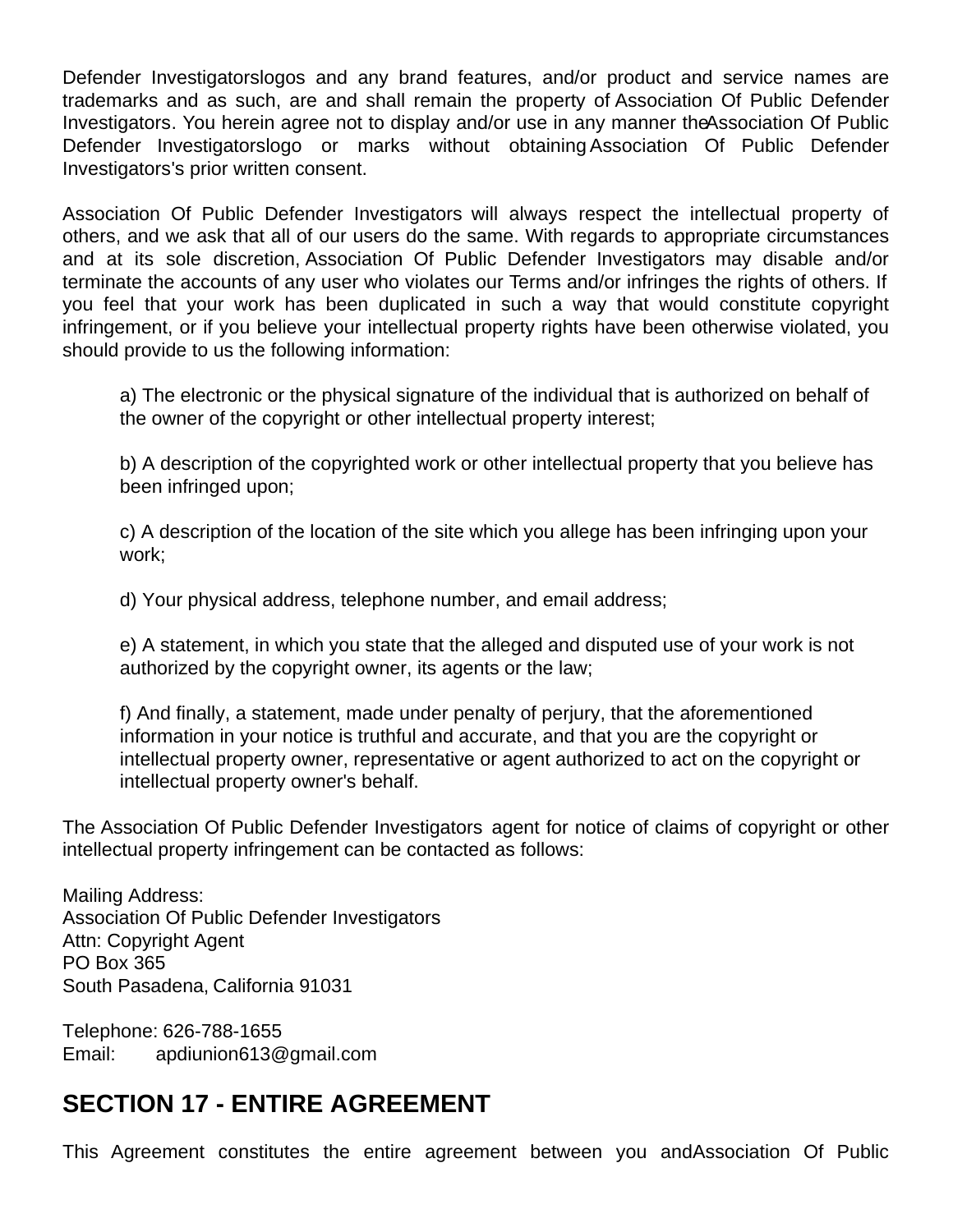Defender Investigatorsand shall govern the use of our Services, superseding any prior version of this Agreement between you and us with respect to Association Of Public Defender Investigators Services. You may also be subject to additional terms and conditions that may apply when you use or purchase certain other Association Of Public Defender Investigators Services, affiliate Services, third-party content or third-party software.

### **SECTION 18 - CHOICE OF LAW AND FORUM**

It is at the mutual agreement of both you and Association Of Public Defender Investigators with regard to the Agreement that the relationship between the parties shall be governed by the laws of the state of California without regard to its conflict of law provisions and that any and all claims, causes of action and/or disputes, arising out of or relating to the Agreement, or the relationship between you and Association Of Public Defender Investigators, shall be filed within the courts having jurisdiction within the County of LOS ANGELES, California or the U.S. District Court located in said state. You and Association Of Public Defender Investigators agree to submit to the jurisdiction of the courts as previously mentioned, and agree to waive any and all objections to the exercise of jurisdiction over the parties by such courts and to venue in such courts.

# **SECTION 19 - WAIVER AND SEVERABILITY OF TERMS**

At any time, should Association Of Public Defender Investigators fail to exercise or enforce any right or provision of the Agreement, such failure shall not constitute a waiver of such right or provision. If any provision of this Agreement is found by a court of competent jurisdiction to be invalid, the parties nevertheless agree that the court should endeavor to give effect to the parties' intentions as reflected in the provision, and the other provisions of the Agreement remain in full force and effect.

# **SECTION 20 - NO RIGHT OF SURVIVORSHIP NON-TRANSFERABILITY**

You acknowledge, understand and agree that your account is non-transferable and any rights to your ID and/or contents within your account shall terminate upon your death. Upon receipt of a copy of a death certificate, your account may be terminated and all contents therein permanently deleted.

### **SECTION 21 - STATUTE OF LIMITATIONS**

You acknowledge, understand and agree that regardless of any statute or law to the contrary, any claim or action arising out of or related to the use of our Services or the Agreement must be filed within year(s) after said claim or cause of action arose or shall be forever barred.

# **SECTION 22 - VIOLATIONS**

Please report any and all violations of this Agreement to Association Of Public Defender Investigators as follows: